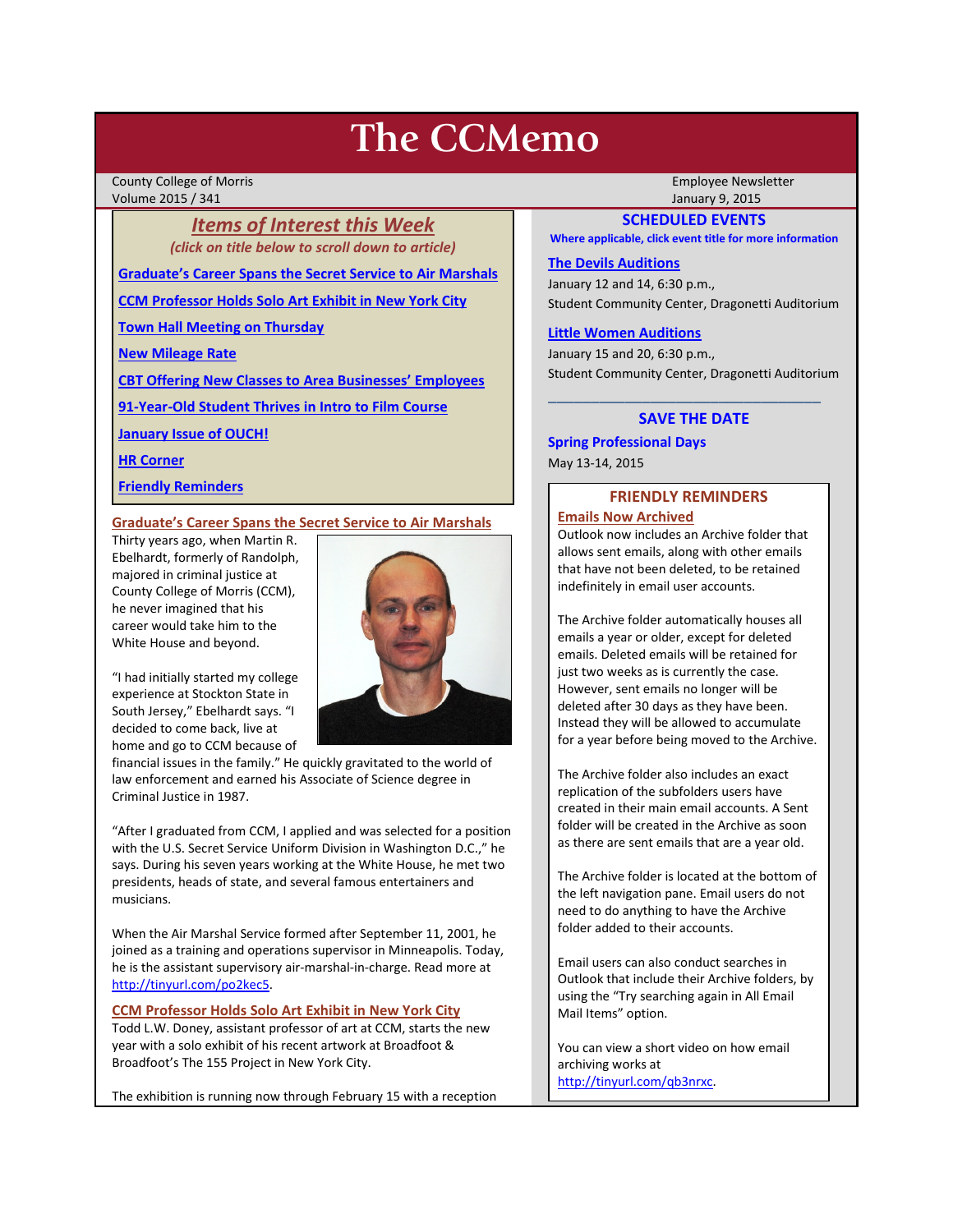

on Sunday, January 18,  $2 - 4$  p.m.

Broadfoot & Broadfoot is located at 155 Orchard Street in New York City. Gallery hours are Wednesday through Friday  $1 - 7$  p.m., and Saturday and Sunday from noon – 5 p.m. Read more a[t http://tinyurl.com/mxbubj9.](http://tinyurl.com/mxbubj9)

#### <span id="page-1-0"></span>**Town Hall Meeting on Thursday**

Dr. Edward J. Yaw, president of CCM, is holding a Town Hall meeting for all CCM employees on Thursday, January 15, from 12:30 – 1:45 p.m. in the Student Community Center, Dragonetti Auditorium. The meeting will provide information regarding the college's current budget challenges.

#### <span id="page-1-1"></span>**New Mileage Rate**

As of January 1, the IRS standard mileage reimbursement rate for business driving is 57.5 cents per mile.

#### <span id="page-1-2"></span>**CBT Offering New Classes to Area Businesses' Employees**

Area employers are encouraged to partner with the Center for Business and Technology (CBT) at CCM – the state's leading provider of no-cost business skills training – to update their employees' skills and advance their businesses. Starting in mid-January, CBT will be offering results-oriented computer, communications and management skills classes through June. Onsite training also is available.

New classes this year include Business Professionalism, Innovative Thinking, Transition to Supervisor, Intro to Lean Principles, Strategies to Reduce Conflict, Essential Tools for Management Success, Techniques to Reduce Stress to Achieve Work-Life Balance, How to Prioritize When Everything Is Important, Intro to Logistics, English as a Second Language and Spanish for the Workplace. Read more at [http://tinyurl.com/mfbpcc5.](http://tinyurl.com/mfbpcc5)

#### <span id="page-1-3"></span>**CCM's 91-Year-Old Student Thrives in Intro to Film Course**



Ira Kaplan, 91 years old from Clifton, came to CCM during the Fall 2014 Semester to take Dr. Matthew Jones' Introduction to Film class. Kaplan was already well introduced to cinematography, given that his father had owned a chain of New Jersey movie theaters during the early 20th century, but he wanted to study early film in an academic setting.

"They called my father the 'Movie King,'" said Kaplan. "He was a movie exhibitor and owned five movie houses that I knew of."

Jones was thrilled to have Kaplan's "depth and breadth" of knowledge on the subject of film enhancing the classroom experience for students.

Kaplan's presence added an extra layer of richness to class discussions, especially when the class watched movies from the World War II era such as Citizen Kane.

#### **Library Novella Book Club**

The CCM Library Novella Book Club will be discussing *Call of the Wild* on Wednesday, January 28, from noon to 1 p.m. and all employees are welcome to attend. The club typically meets the last Wednesday of the month in the new LRC Café. The group will discuss *Candide* on February 25. Those with questions can contact ext. 5278.

# **HR CORNER**

# <span id="page-1-4"></span>**Retirement Workshop**

TIAA-CREF, one of the state-approved retirement representatives for employees, is holding a workshop to help attendees identify where they stand in regards to retirement. The workshop will help attendees determine how much they should be saving and different investment strategies they can use. The workshop is being held on Thursday, January 29 from 12:30 – 1:30 p.m. in the Student Community Center, Davidson Room C. Call 800-732-8353 to reserve a seat. More information can be found at [http://tinyurl.com/n7r9pjo.](http://tinyurl.com/n7r9pjo)

#### **Retirement Consultations**

Will you be able to retire when you want to? Make an appointment to meet with one of the state-approved representatives below to learn more.

One-on-one counseling sessions are available as follows:

**TIAA-CREF** representative Helena Gaffney will be on campus Friday, January 23, and Tuesday, February 10, from 9 a.m. – 4 p.m. in Henderson Hall, Room 107. Call 800-732- 8353 to make an appointment.

**MetLife** representative David Sharpe will be on campus Monday, February 9 from 10 a.m. to 2 p.m. in Henderson Hall, Room 107. Email [dsharpe2@metlife.com](mailto:dsharpe2@metlife.com) to make an appointment. Sharpe will also be on campus March 17, April 23, May 7 and June 12.

#### **Diagnosing and Treating SAD**

CCM's employee assistance provider Saint Barnabas Management Services has information on how to diagnose seasonal affective disorder (SAD) and how to treat it. SAD is a type of depression that is tied to the seasons of the year. Information on the disorder can be found at

[http://tinyurl.com/padhpok.](http://tinyurl.com/padhpok)